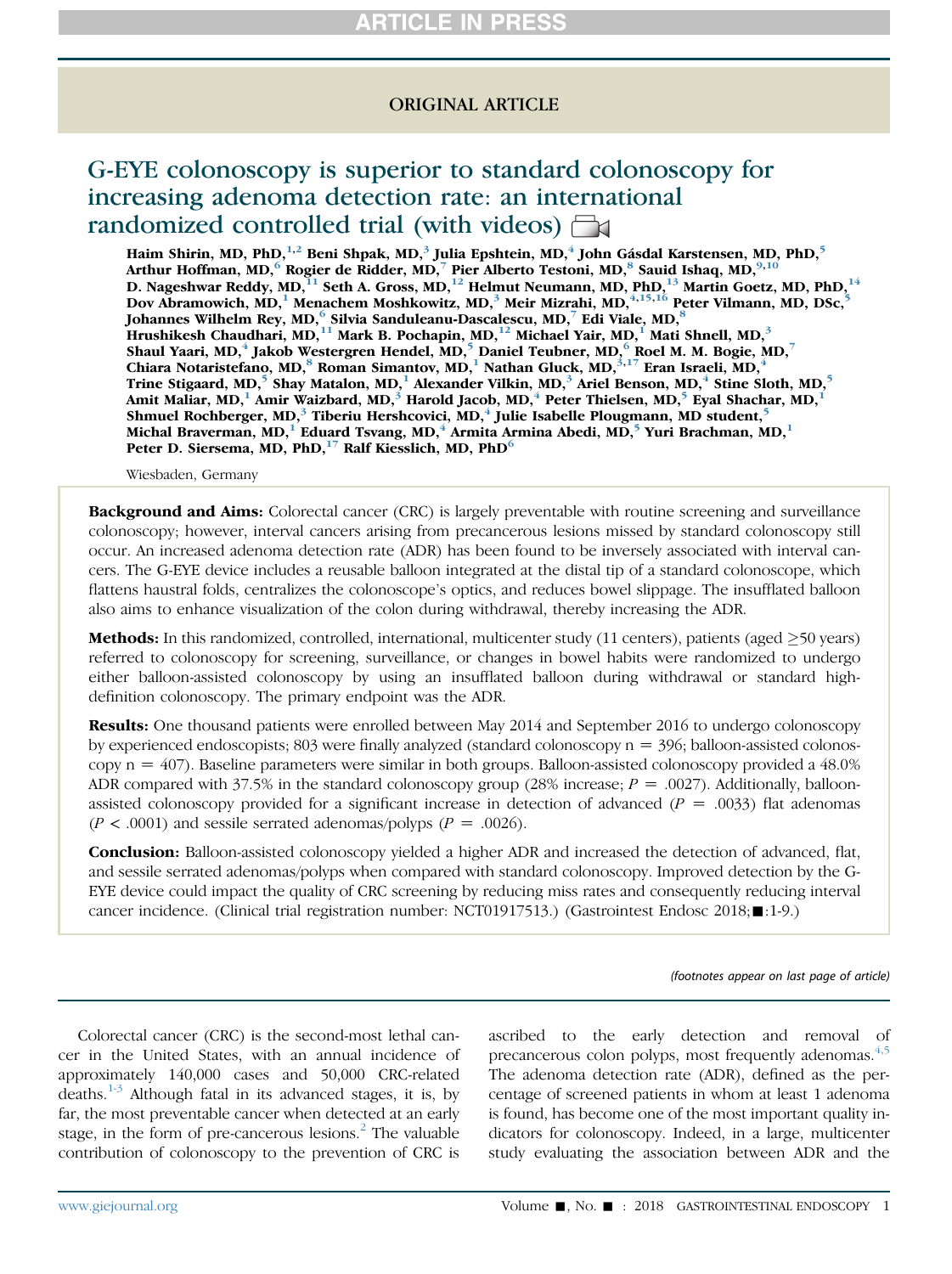risk of CRC diagnosed 6 months to 10 years after colonoscopy, ADR was inversely related to the risk of interval CRC, as manifested by a 3.0% decrease in risk of CRC with each 1.0% increase in the ADR.[6](#page-7-0) The U.S. Multi-Society Task Force on Colorectal cancer established target ADRs of >30% for men and >20% for women undergoing screening colonoscopy.[7](#page-7-0) The European Society of Gastrointestinal Endoscopy and the United European Gastroenterology established a minimum ADR standard of 25%.<sup>[8](#page-7-0)</sup>

Back-to-back studies comparing 2 standard colonoscopy procedures have indicated that 20% to 22% of adenomas are still missed, $9,10$  whereas similarly designed studies comparing standard colonoscopy with optical or mechanical enhancement technologies for improved polyp detection reported adenoma miss rates by standard colonoscopy between  $41\%$  and  $48.3\%$ .<sup>11-13</sup> The marked miss rates associated with current technologies are commonly attributed to the location of polyps on the proximal aspects of colon folds and flexures, along with their flat morphology.<sup>14,15</sup> Furthermore, studies have indicated that colonoscopy is less effective in preventing CRC in the proximal colon compared with the distal colon,  $16-18$  possibly because of the higher prevalence of serrated, flat, and depressed lesions featuring a relatively subtle appearance within the proximal  $\text{colon}^{19-21}$ 

The G-EYE (Smart Medical Systems Ltd, Ra'anana, Israel) is a novel device designed to mechanically enhance the detection of polyps during colonoscopy. It comprises a reusable balloon integrated on a conventional colonoscope ([Fig. 1](#page-2-0)). The balloon does not alter the mechanics or the technical performance of the colonoscope. After cecal intubation, the colonoscope is withdrawn with the balloon partially inflated, thereby straightening colon folds, centralizing the colonoscope's optics, and reducing bowel slippage. The G-EYE device has demonstrated safety and efficacy in previous clinical studies.<sup>[12,22](#page-7-0)</sup> The current randomized, controlled study aimed to directly compare the G-EYE colonoscopy ADR with that of standard high-definition colonoscopy.

#### MATERIALS AND METHODS

#### Study design

This study was a randomized, 2-arm, multicenter study. The study received institutional review board approval at each participating site and was registered at [clinicaltrials.](http://clinicaltrials.gov) [gov](http://clinicaltrials.gov) (NCT01917513). Patients scheduled for colonoscopy were randomized to undergo either standard colonoscopy or balloon-assisted colonoscopy by using the G-EYE device. All colonoscopes used were high-definition endoscopes of the same brand and series (Pentax EC-3890i, Pentax, Tokyo, Japan), to eliminate endoscope and optics-related bias. iScan1 was applied during withdrawal of the colonoscope, in both study groups. The study involved 45 experienced endoscopists (most endoscopists had experience of  $>2500$  colonoscopic procedures) from 11 medical centers in Europe, Israel, and India. Physicians with no prior experience with the G-EYE first underwent technical training. Consent was obtained from all study patients. Bowel preparation was performed according to the standard guidelines of each center and was graded accord-ing to the Boston Bowel Preparation Quality Scale.<sup>[23](#page-7-0)</sup> Conscious sedation was used (mostly midazolam, fentanyl, propofol, or a combination thereof, according to the center's preference). Device insertion time, net withdrawal time (without intervention time), and total procedure time were measured and recorded.

All detected polyps, except for rectal lesions with endoscopic features of hyperplastic pathology, measuring 2 mm or greater, were endoscopically removed or biopsies and subjected to histologic evaluation. Polyps were classified by size (diminutive, 2-5 mm; small, 6-9 mm or large,  $\geq$ 10 mm), by location, and according to Paris and Kudo classifications.<sup>[24,25](#page-7-0)</sup> The polyp detection rate was defined as the percentage of patients in whom at least 1 polyp was found. The ADR was defined as the percentage of patients in whom at least 1 adenoma was found. An adenoma was defined as an adenoma and/or sessile serrated adenoma/polyp or traditional serrated adenoma. Advanced adenomas were defined as adenomas that were either  $\geq$  10 mm in diameter, included a villous component, harbored high-grade dysplasia, or were cancerous. The proximal colon was defined as the transverse colon, hepatic flexure, ascending colon, and cecum. Safety parameters and adverse events were assessed during the procedure and by phone call interview during the 48 to 72-hour postprocedural follow-up period.

#### **Participants**

Patients aged 50 years and older undergoing colonoscopy for screening or after a positive result on a fecal occult blood test, for polyp surveillance, or to assess changes in bowel habits, were recruited to the study. Exclusion criteria included previous colon surgery (except for appendectomy), known inflammatory bowel disease, polyposis, suspected colon stricture, diverticulitis or toxic megacolon, a history of radiation therapy to the abdomen or pelvis, pregnancy or lactation, current enrollment in another clinical study, routine use of anticoagulants, and history of coronary ischemia or cardiovascular event within 3 months before the procedure. Patients were withdrawn from the study in cases of inadequate bowel preparation (score <2 in 1 or more colon segments, according to the Boston Bowel Preparation Quality Scale), technical error or device malfunction, non-compliance with the protocol, screening failure, occurrence of serious adverse events or any medical condition revealed during the examination that required cessation of treatment for medical reasons or that may affect the study outcome.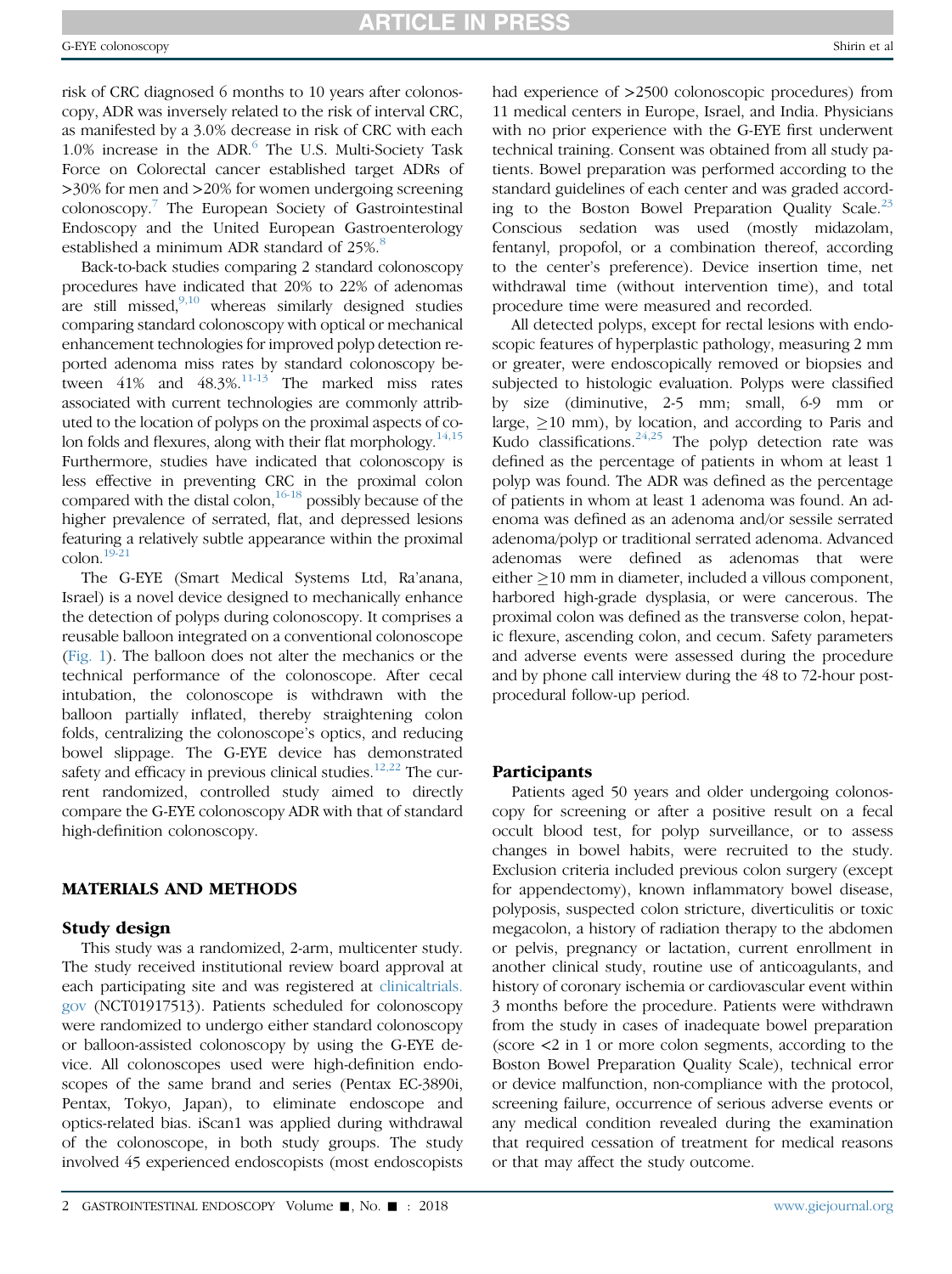<span id="page-2-0"></span>

Figure 1. G-EYE system. A, G-EYE balloon integrated on a standard colonoscope. B, NaviAid SPARK<sup>2</sup>C inflation system.

#### The G-EYE device

The G-EYE is a reusable balloon, integrated onto a standard colonoscope (any brand and model can be used) (Fig. 1). The G-EYE uses a standard interface and standard video processor and can be disinfected by using a regular reprocessing protocol. The balloon is inflated by a dedicated inflation system (NaviAid SPARK<sup>2</sup>C, Smart Medical Systems Ltd) that provides, aside from anchoring pressure, 3 levels of partial, lower, and non-anchoring pressure to the balloon, applied during withdrawal of the colonoscope (Video 1, available online at [www.giejournal.org](http://www.giejournal.org)). The G-EYE is inserted until cecal intubation, with the balloon deflated. Once the cecum is reached and inspected, the balloon is inflated to partial pressure. The G-EYE device is withdrawn with the balloon inflated, eliciting colon fold flattening, optical image centralization, and reduced bowel slippage during withdrawal. The foldflattening effect of the G-EYE brings mucosal surfaces normally located behind haustral folds into the colonoscope's field of view ([Fig. 2,](#page-3-0) Video 2, available online at [www.](http://www.giejournal.org) [giejournal.org](http://www.giejournal.org)), enabling immediate and straightforward removal of detected polyps. Additionally, during polypectomy, the balloon can be inflated to anchoring pressure, thereby stabilizing the colonoscope and facilitating controlled intervention.

#### Study endpoints

The primary endpoint of the study was the ADR in each group (G-EYE vs standard colonoscopy). Secondary endpoints included the number, location, and type of polyps and adenomas detected, procedure times, and safety parameters.

#### Randomization and blinding

Patients were randomized to the G-EYE or the standard colonoscopy group, in a 1:1 allocation ratio based on randomization scheme blocks, stratified by center, via a computer-generated randomization scheme created with SAS version 9.4 statistical software (SAS Institute, Cary, NC). Physicians were not blinded to the outcome of the randomization; however, physicians were assigned to patients before randomization.

#### Statistical methods

Sample size calculation: The primary outcome measure of the study was the ADR of G-EYE versus standard highdefinition colonoscopy. The null hypothesis was that the ADR is equal in both groups. Based on the medical literature, we assumed an ADR baseline of  $24\%^{26}$  $24\%^{26}$  $24\%^{26}$  and calculated that to achieve a 35% increase in the detection rate, with 80% power at a 5% level of significance, 450 patients were required per study group, requiring a total sample size of 900 patients. Assuming a 10% dropout rate, 1000 patients were recruited for the study.

#### Analysis methods

Continuous variables were summarized by the mean and standard deviation and compared with a 2-sample t test or the Wilcoxon rank sum test, as appropriate. Categorical data were summarized by a count and percentage and compared by using the chi-square test. Polyp, adenoma, sessile serrated adenomas/polyps, serrated lesions, and flat lesions detection rate were presented in percentage and compared by using the chi-square test. The ADR also was presented by indication for colonoscopy. Count data, such as number of polyps or adenomas detected, were compared by using Poisson regression models. Statistical analyses were performed with SAS V9.4 (SAS Institute). A P value of .05 or lower was considered statistically significant. Nominal P values are presented.

#### **RESULTS**

From May 2014 to September 2016, 1000 patients were enrolled into the study. Of these 1000 patients, 502 were randomized to the balloon-assisted colonoscopy group, and 498 were randomized to the standard colonoscopy group. Results of 396 and 407 patients were analyzed in the standard colonoscopy and G-EYE groups, respectively [\(Fig. 3](#page-4-0)). Reasons for exclusion were similar between the 2 groups and are shown in [Figure 3](#page-4-0). Baseline measures, indications for colonoscopy, and Boston Bowel Preparation Quality Scale scores in both groups were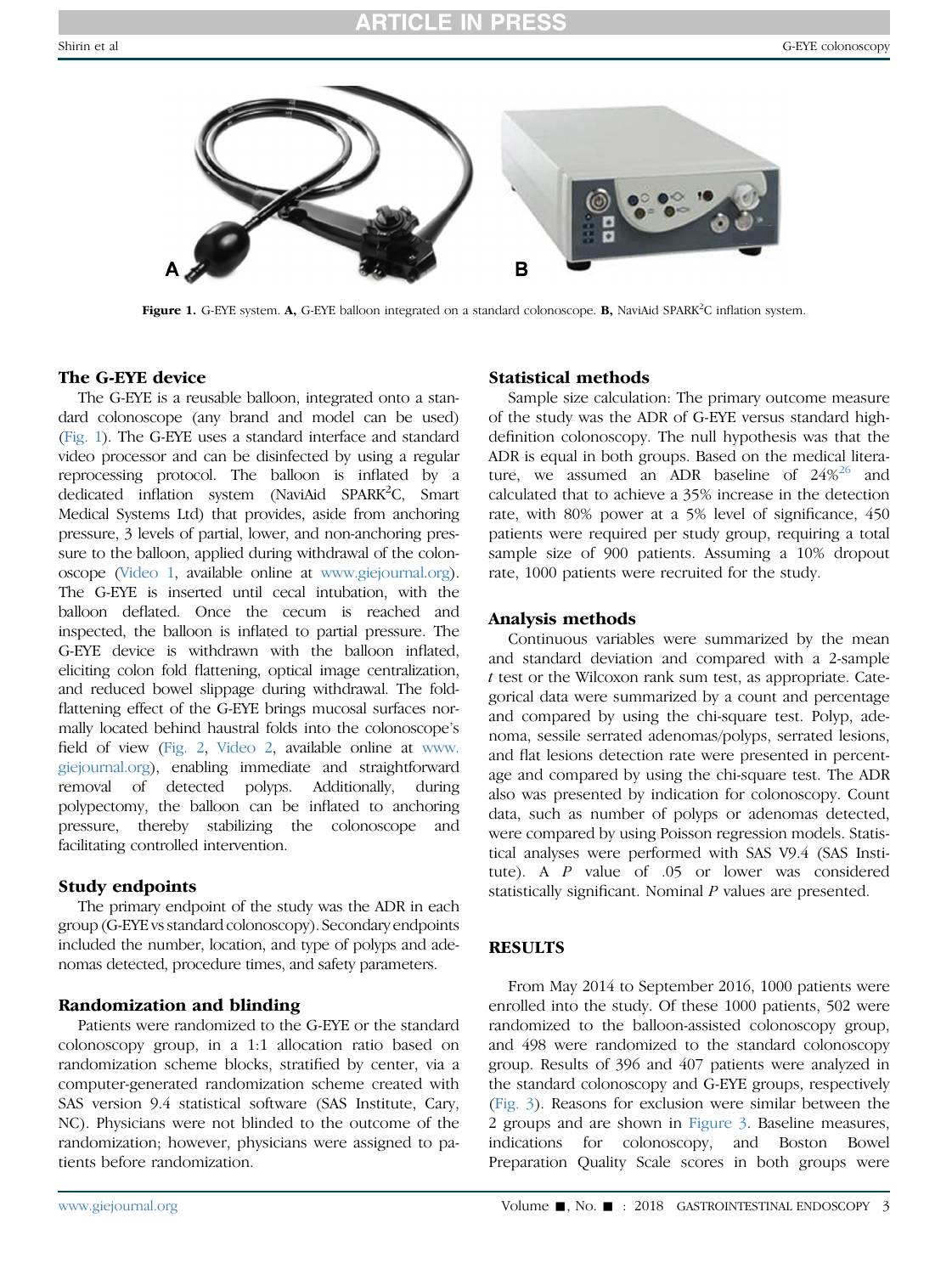<span id="page-3-0"></span>

Figure 2. A, Transverse colon without balloon insufflation. B, Transverse colon with balloon insufflation. C, Sigmoid passage with balloon insufflation. D, Diagnosis of a serrated adenoma.

similar and are presented in [Table 1.](#page-5-0) Distribution of experienced and non-experienced physicians between the 2 study groups was similar [\(Table 1](#page-5-0)).

Balloon-assisted colonoscopy provided a significant increase in the ADR when compared with standard colonoscopy, with an ADR of 48.0% recorded in the former and 37.5% in the latter cohort ( $P = .0027$ ) ([Table 2](#page-6-0)) (primary endpoint). A similar increment in detection efficacy was observed between balloon-assisted colonoscopy and standard colonoscopy-detected polyps, as manifested by a polyp detection rate of 59.0% in the balloon-assisted colonoscopy arm and 47.7% in the standard colonoscopy arm  $(P = .0014)$  [\(Table 2\)](#page-6-0). In line with these findings, balloon-assisted colonoscopy detected a mean of 1.00 adenoma per patient, whereas standard colonoscopy detected a mean of 0.68 adenomas per patient ( $P < .0001$ ; 47.1% increase). Moreover, balloon-assisted colonoscopy detected a higher number of diminutive and small adenomas compared with standard colonoscopy, with 245 versus 160 diminutive adenomas ( $P < .0001$ ; 53.1% increase) and 75 versus 54 small adenomas ( $P = .0946$ ; 38.9% increase), respectively. In addition, the number of large (86 vs 52) and advanced (109 vs 67) adenomas was higher in the balloon-assisted versus standard colonoscopy groups, respectively, representing an increase of 62.3%  $(P =$ .0093) in large-size adenomas and a  $62.7\%$  ( $P = .0033$ ) increase in advanced adenomas. Further, an increase in the number of flat adenomas and sessile serrated adenomas/

polyps in the balloon-assisted colonoscopy arm was seen, with 85 and 20, respectively, compared with 35 and 3, respectively, in the standard colonoscopy arm (representing an increase of 142.9%  $[P < .0001]$  and 566.7%  $[P =$ .0026], respectively). An even larger difference in the number of flat and serrated adenomas/polyps was detected in the proximal colon, with 65 and 17, respectively, detected by balloon-assisted colonoscopy compared with 21 and 2 detected, respectively, by standard colonoscopy (representing an increase of 209.5%  $[P \lt 0.0001]$  and 750%  $[P = .0048]$ , respectively). Higher detection rates of sessile serrated adenomas/polyps (2.7%), serrated lesions (14.1%), and flat adenomas (14.9%) by balloon-assisted colonoscopy as compared with the standard colonoscopy group (0.8%, 11.2%, and 6.9%, respectively) also was observed [\(Table 2](#page-6-0)). The ADR per each indication for colonoscopy (screening, surveillance, change in bowel habits, and positive fecal occult blood test) presented an increase in the balloon-assisted colonoscopy arm versus standard colonoscopy (P = .0165; P = .4382; P = .3882; P = .1319, respectively) [\(Table 2\)](#page-6-0). The ADR of balloon-assisted colonoscopy performed by physicians having prior experience with the G-EYE device was similar to that of physicians with no prior experience (49.0% vs 47.2%;  $P = .7193$ ). The balloon-assisted colonoscopy ADRs in the initial part and final part of the study were similar $-48.6\%$  and  $47.1\%$ , respectively  $(P = .8657)$ . Total procedure time of balloon-assisted colonoscopy was approximately 3 minutes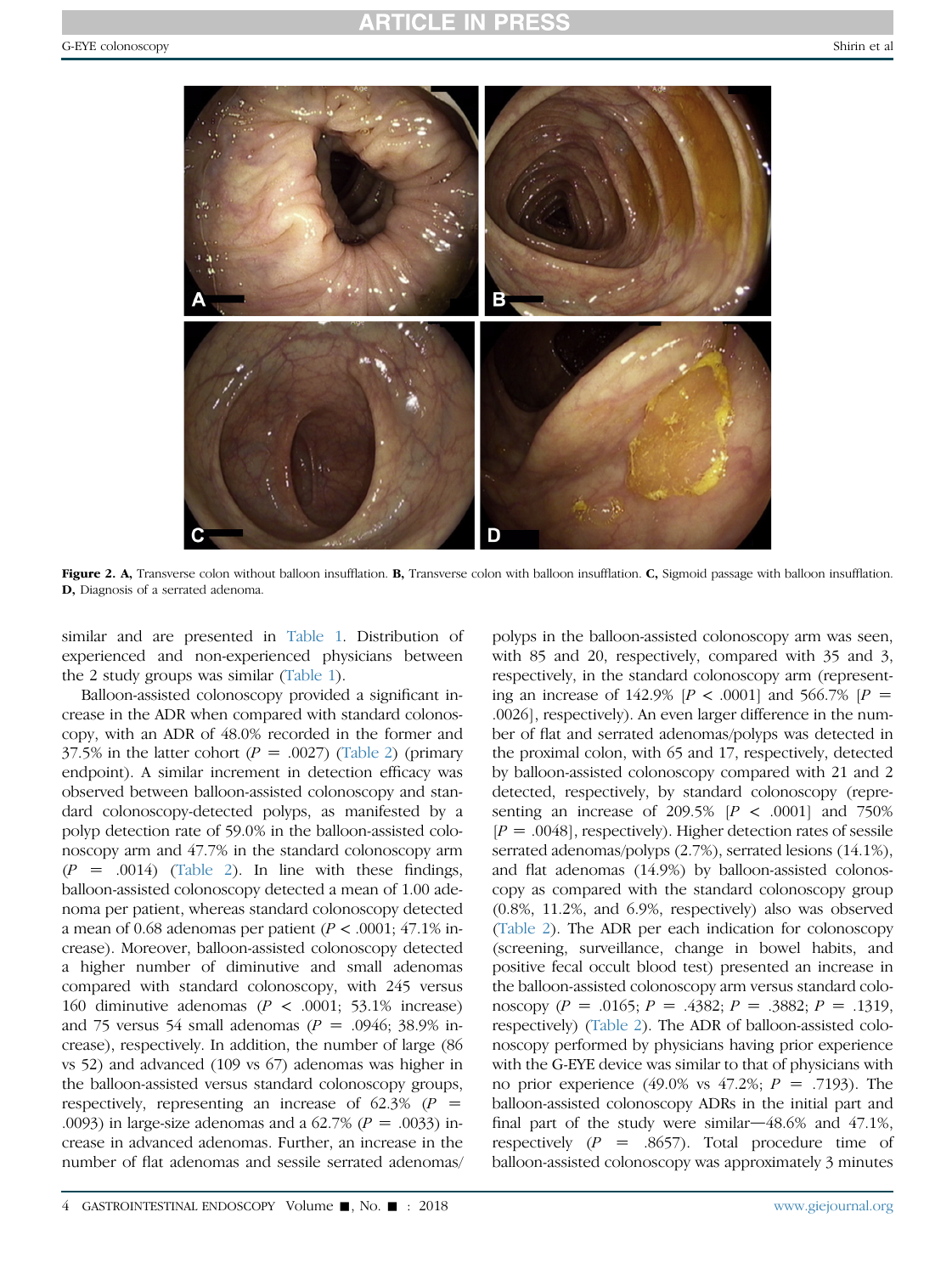<span id="page-4-0"></span>

Figure 3. CONSORT flow chart, enrollment, allocation, analysis of study participants and serious adverse events.

longer compared with standard colonoscopy, because of the higher rate of endoscopic interventions consequential of the higher ADR ([Table 1](#page-5-0)). Two serious adverse events were reported in the balloon-assisted colonoscopy arm, both of which occurred before balloon inflation. In the first patient, the colonoscopy procedure was prematurely terminated because of inappropriate bowel preparation. A day later, the patient was diagnosed with an obstructive sigmoid tumor, underwent surgery, and died a few days after as a result of aspiration. In the second case, the patient had an irregular heart rate and bradycardia before the initiation of the procedure. This patient did not undergo colonoscopy and was instead admitted for 24 hours of cardiac monitoring and was released the next day with no additional complaints.

#### DISCUSSION

Screening colonoscopy is strongly associated with reduced CRC incidence and mortality; however, the adenoma miss rate remains a concern. $27$  A population-based study reported a 6% interval cancer rate after negative colonoscopy results in CRC patients. $^{28}$  $^{28}$  $^{28}$  A large-scale study correlating quality indicators in colonoscopy and interval cancer risk concluded that the endoscopist ADR is a principal predictor for the risk of interval cancer after screening colonoscopy.[29](#page-7-0) International efforts have resulted in local screening programs for increasing awareness and quality of CRC screening and monitoring the endoscopist ADR. In addition, novel mechanical (eg, Endocuff, Arc Medical Design Ltd, Leeds, UK) and optical technologies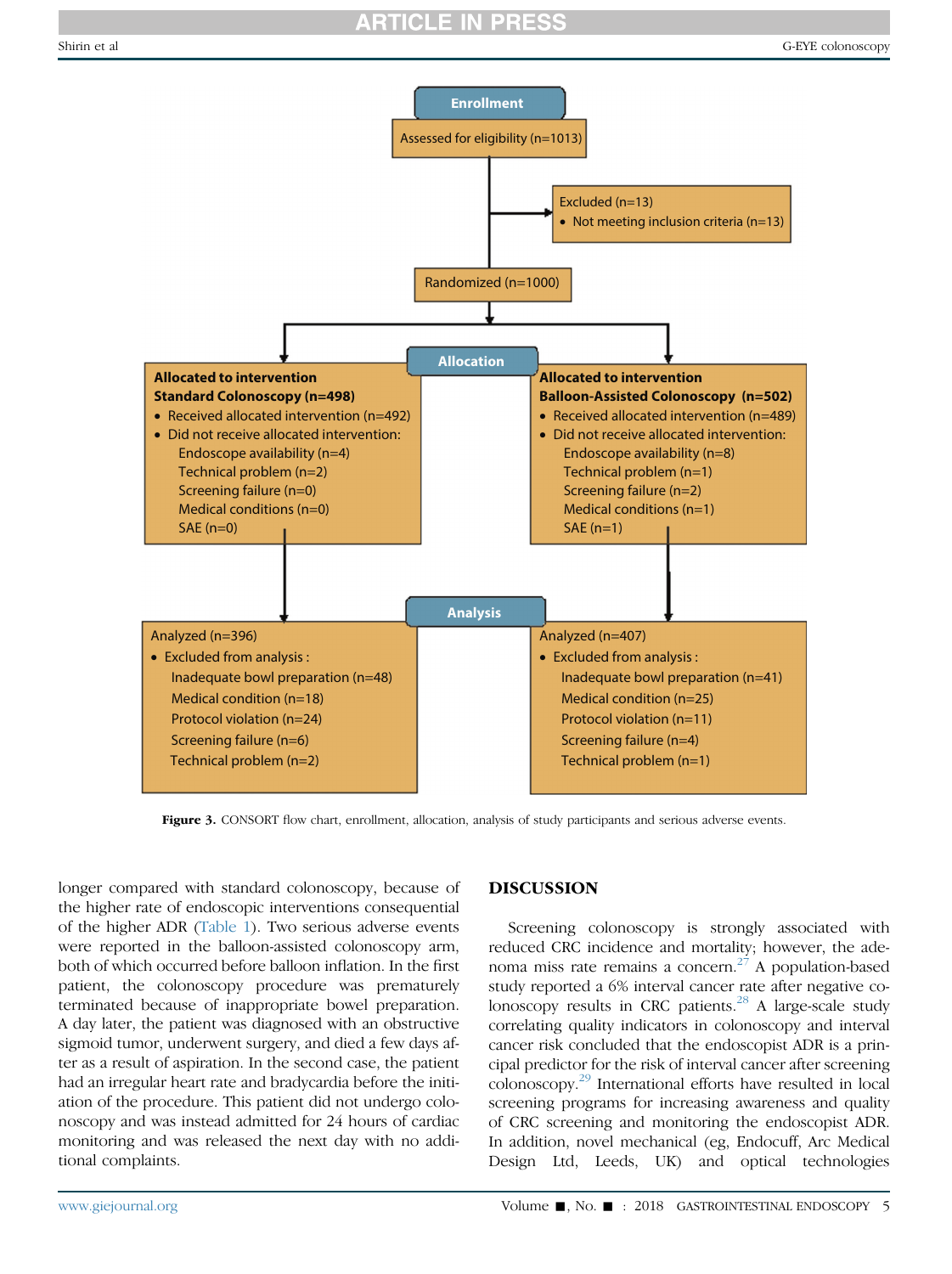<span id="page-5-0"></span>

| TABLE 1. Baseline parameters, indications for colonoscopy, and procedure times by type of colonoscopy |                             |                   |                    |  |  |  |
|-------------------------------------------------------------------------------------------------------|-----------------------------|-------------------|--------------------|--|--|--|
| <b>Baseline characteristics</b>                                                                       | <b>Standard colonoscopy</b> | <b>G-EYE</b>      | P value            |  |  |  |
| Age, mean, y                                                                                          | 65.2                        | 65.4              | $.6708*$           |  |  |  |
| Sex, % female                                                                                         | 43.7                        | 50.1              | $.0677+$           |  |  |  |
| BBPS score, mean $\pm$ SD                                                                             |                             |                   |                    |  |  |  |
| Global                                                                                                | $2.57 \pm 0.42$             | $2.56 + 0.42$     | .7854*             |  |  |  |
| Descending colon                                                                                      | $2.62 \pm 0.49$             | $2.61 \pm 0.49$   | $.8412*$           |  |  |  |
| Transverse colon                                                                                      | $2.62 \pm 0.49$             | $2.62 \pm 0.49$   | $.8377*$           |  |  |  |
| Ascending colon                                                                                       | $2.47 \pm 0.50$             | 2.46 $\pm$ 0.50   | $.7701*$           |  |  |  |
| Indication for colonoscopy, no. (%)                                                                   |                             |                   | $.8488+$           |  |  |  |
| Screening                                                                                             | 163(41.2)                   | 165(40.5)         |                    |  |  |  |
| Surveillance                                                                                          | 76 (19.2)                   | 82 (20.1)         |                    |  |  |  |
| Change in bowel habits                                                                                | 61 (15.4)                   | 55 (13.5)         |                    |  |  |  |
| Positive result on fecal occult blood test                                                            | 96 (24.2)                   | 105 (25.8)        |                    |  |  |  |
| Endoscopist level of endoscopic experience, no. (%)                                                   |                             |                   | $.3747+$           |  |  |  |
| 800-2500 procedures                                                                                   | 55 (53.4)                   | 48 (46.6)         |                    |  |  |  |
| >2500 procedures                                                                                      | 341 (48.7)                  | 359 (51.3)        |                    |  |  |  |
| Procedure time, mean $\pm$ SD, min                                                                    |                             |                   |                    |  |  |  |
| Insertion time                                                                                        | $8.19 \pm 4.83$             | 7.92 $\pm$ 4.83   | .4935 <sup>+</sup> |  |  |  |
| Withdrawal time                                                                                       | 7.09 $\pm$ 1.37             | 7.33 $\pm$ 1.64   | .0157 <sup>†</sup> |  |  |  |
| Total procedure time                                                                                  | $22.15 \pm 10.13$           | 24.93 $\pm$ 11.41 | < .00011           |  |  |  |

BBPS, Boston Bowel Preparation Quality Scale; SD, standard deviation.

\*t test.

zKruskal-Wallis.

(eg, FUSE, EndoChoice, Alpharetta, Ga) have been introduced recently to increase the ADR and to reduce interval cancer rates. However, these technologies showed no consistent increased efficacy in large randomized trials. $30-35$  The current randomized study demonstrated a significant increase in the ADR by balloon-assisted colonoscopy compared with standard colonoscopy. The ADR in the standard colonoscopy group was 37.5%, which exceeds the recommended threshold of 30%.<sup>[7](#page-7-0)</sup> However, use of the insufflated balloon during withdrawal increased the ADR to 48.0%. In addition, balloon-assisted colonoscopy significantly improved the per-patient ADR (1.00 adenoma per patient), both in comparison to the standard colonoscopy group (0.68 adenoma per patient) and relative to published studies reporting a range of 0.42 to 0.5 adenoma per patient.<sup>[33,36](#page-7-0)</sup> Because current U.S. and European Union surveillance guidelines define surveillance intervals by the number of adenomas detected in a single patient,  $4,37$  this will have direct implications for patient surveillance intervals. A recent study suggested that use of behind-folds visualizing colonoscopy technologies had no advantage in the detection of advanced and large adenomas  $(210 \text{ mm})$ .<sup>[38](#page-8-0)</sup> However, in the present study, the number of large and advanced adenomas detected by balloon-assisted colonoscopy was substantially higher (62.3% and 62.7% increase, respectively), compared with standard colonoscopy. This suggests that in previous studies, some advanced lesions were missed, notwithstanding the use of behind-folds visualizing techniques. The G-EYE device seems therefore the first technology that has the potential to increase the general ADR and advanced ADR, in particular. Studies have shown a strong correlation between lesion size and its malignancy potential, with larger lesions considered to be at higher risk for submucosal invasion and lymph node involvement.<sup>[39](#page-8-0)</sup> Therefore, detection and removal of such lesions and proper determination of surveillance intervals are critical to CRC prevention. $4,5$  The increased rate in detection of advanced adenomas may theoretically represent the risk reduction of advanced adenomas developing into CRC and thus of interval cancer reduction.

Detection rates of sessile serrated adenomas\polyps, serrated lesions, and flat adenomas were higher in the G-EYE group, compared with standard colonoscopy (2.7%, 14.1%, and 14.9% compared with 0.8%, 11.2%, and 6.9%, respectively). In a multicenter study involving 2167 patients evaluating segmental ADR and sessile serrated adenoma\polyp detection rates in average-risk patients, sessile serrated adenoma\polyp detection rates were reported to be 2%, which is lower than the sessile serrated adenoma\polyp detection rates reported in the G-EYE group. $^{40}$  $^{40}$  $^{40}$  In a retrospective analysis of screening colonoscopy with highdefinition plus iScan, serrated lesion detection rates and flat adenoma detection rates were reported to be 10%,

yChi-square.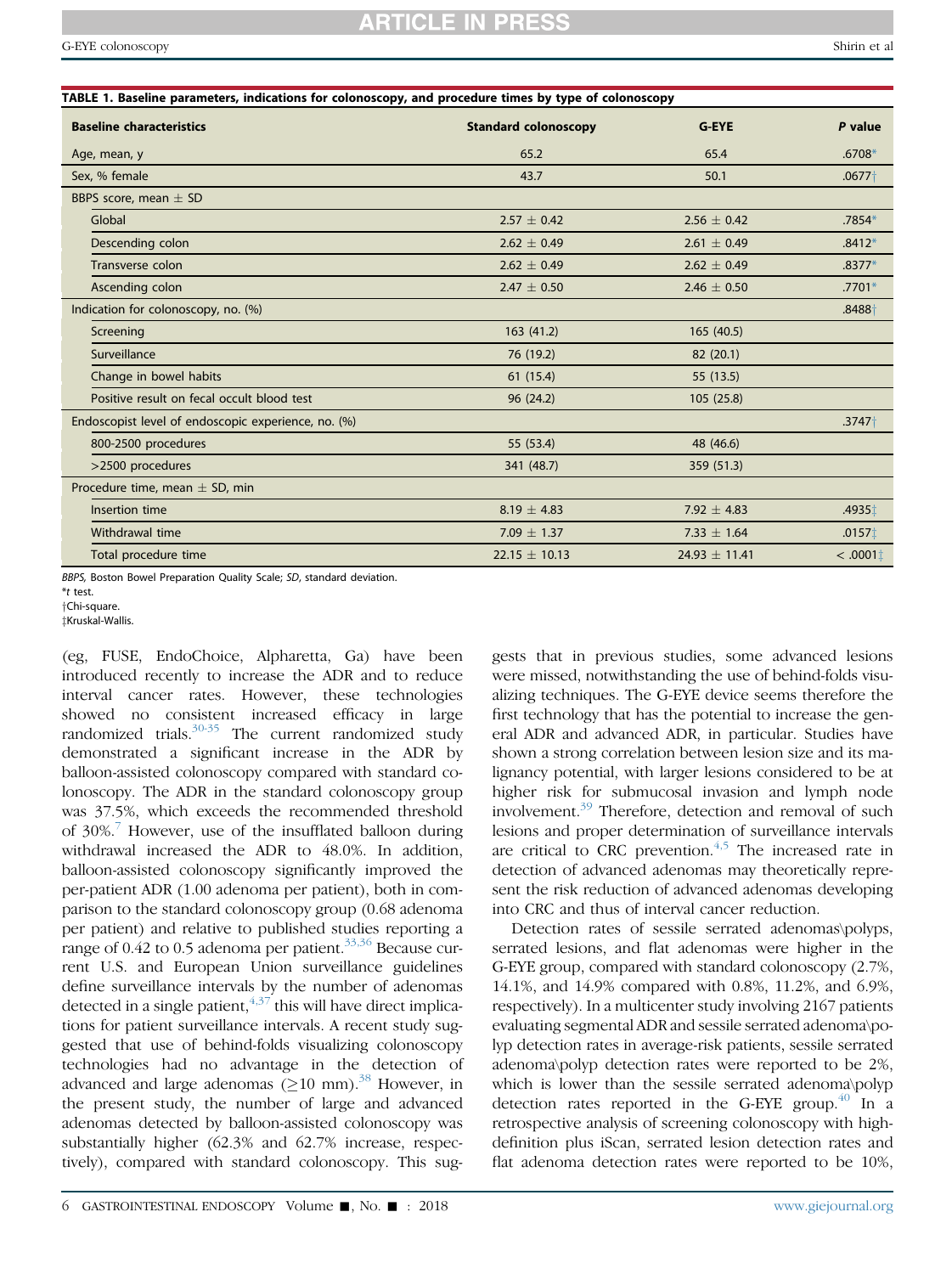## **RTICLE IN**

<span id="page-6-0"></span>

| TABLE 2. PDR, ADR, and adenoma characterization by type of colonoscopy                |                                |              |              |                  |
|---------------------------------------------------------------------------------------|--------------------------------|--------------|--------------|------------------|
|                                                                                       | <b>Standard</b><br>colonoscopy | <b>G-EYE</b> | % Difference | P value          |
| PDR/ADR and adenoma per patient                                                       |                                |              |              |                  |
| <b>PDR</b>                                                                            | 47.7%                          | 59.0%        | 23.7%        | $.0014*$         |
| <b>ADR</b>                                                                            | 37.5%                          | 48.0%        | 28.0%        | $.0027*$         |
| Polyps per patient                                                                    | 0.97                           | 1.42         | 46.4%        | < .0001          |
| Adenomas per patient                                                                  | 0.68                           | 1.00         | 47.1%        | $< .0001\dagger$ |
| ADR per indication for colonoscopy                                                    |                                |              |              |                  |
| Screening                                                                             | 30.3%                          | 43.0%        | 41.9%        | $.0165*$         |
| Surveillance                                                                          | 51.3%                          | 57.5%        | 12.1%        | $.4382*$         |
| Change in bowel habits                                                                | 30.5%                          | 38.2%        | 25.2%        | $.3882*$         |
| Positive fecal occult blood test result                                               | 43.2%                          | 53.9%        | 24.8%        | $.1319*$         |
| Adenoma, distribution according to size, no. (average per patient)                    |                                |              |              |                  |
| Diminutive (2-5 mm)                                                                   | 160(0.41)                      | 245 (0.61)   | 53.1%        | $<.0001\dagger$  |
| Small (6-9 mm)                                                                        | 54 (0.14)                      | 75 (0.19)    | 38.9%        | $.0946+$         |
| Large $(>10$ mm)                                                                      | 53 (0.14)                      | 86 (0.21)    | 62.3%        | $.0093 +$        |
| Adenoma characterization, no. (average per patient)                                   |                                |              |              |                  |
| Advanced adenomas                                                                     | 67(0.17)                       | 109 (0.27)   | 62.7%        | $.0033+$         |
| Non-advanced adenomas                                                                 | 200 (0.51)                     | 297 (0.74)   | 48.5%        | < .0001          |
| Serrated lesions                                                                      | 59 (0.15)                      | 90 (0.22)    | 52.5%        | $.0192+$         |
| SSAs/Ps                                                                               | 3(0.01)                        | 20(0.05)     | 566.7%       | $.0026+$         |
| Hyperplastic polyps                                                                   | 53 (0.14)                      | 67 (0.17)    | 26.4%        | $.2665+$         |
| Traditional serrated adenomas                                                         | 3(0.01)                        | 3(0.01)      | 0%           | $.9705+$         |
| Flat adenomas                                                                         | 35 (0.09)                      | 85 (0.21)    | 142.9%       | $<.0001\dagger$  |
| SSA/P, serrated lesion, and flat lesion detection rates                               |                                |              |              |                  |
| SSA/P detection rate                                                                  | 0.8%                           | 2.7%         | 237.5%       | $.0357*$         |
| Serrated lesion detection rate                                                        | 11.2%                          | 14.1%        | 25.9%        | $.2216*$         |
| Flat lesion detection rate                                                            | 6.9%                           | 14.9%        | 116.0%       | $.0003*$         |
| Adenoma characterization in the right side of<br>the colon, no. (average per patient) |                                |              |              |                  |
| Flat adenoma                                                                          | 21 (0.05)                      | 65 (0.16)    | 209.5%       | $< .0001\dagger$ |
| SSA/P                                                                                 | 2(0.01)                        | 17 (0.04)    | 750.0%       | $.0048+$         |

PDR, Polyp detection rate; ADR, adenoma detection rate; SSA/P, sessile serrated adenoma\polyp. \*Chi-square.

yPoisson model.

demonstrating the superiority of  $G$ -EYE.<sup>[41](#page-8-0)</sup> Interestingly, a recently published study highlighted the strong overrepresentation of interval cancers in the ascending colon and cecum after negative results on colonoscopies performed less than 3 years before the diagnosis of CRC. $42$ Flat and serrated lesions are typically difficult to detect during colonoscopy and are known to be more common in the proximal colon.[20](#page-7-0) These lesions are often missed because of their flat architecture and pale appearance.<sup>[19-](#page-7-0)</sup> <sup>[21,43](#page-7-0)</sup> United States and European Union guidelines also provide recommendations regarding the appropriate surveillance interval in the event that such lesions are detected during colonoscopy.  $4,37$  In the present study, the G-EYE detected significantly more flat adenomas and sessile serrated

adenomas\polyps in the proximal colon (Table 2). The G-EYE device fold-flattening effect likely enabled exposure of these otherwise hidden lesions, thus demonstrating that this technology both increases general detection efficacy and specifically enables detection of clinically significant lesions that have a direct effect on CRC prevention. The similar balloon-assisted colonoscopy ADR in the initial and final parts of the study may suggest that there is no learning curve associated with the G-EYE device. However, our study was not designed to evaluate the G-EYE learning curve, and additional studies are needed to further establish this point.

This study had several limitations. First, the recruitment rate per site was not equal. Second, the number of procedures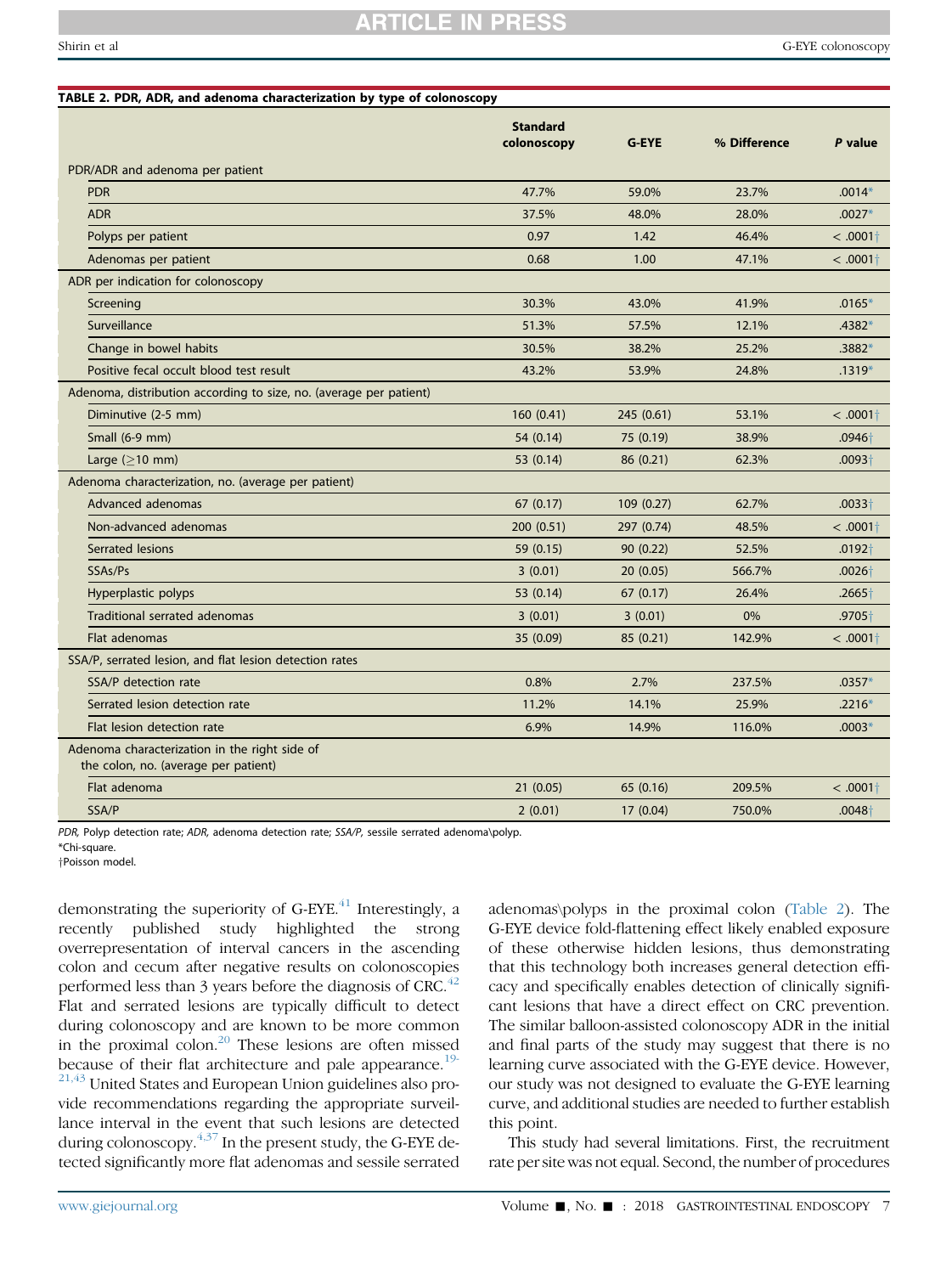### **ARTICLE IN PRESS**

<span id="page-7-0"></span>performed by each endoscopist was not evenly distributed; endoscopists participated as per on-site availability. Third, the dropout rate was higher than expected, mostly because of insufficient bowel preparation required to maintain highquality examination. Nevertheless, the outcomes were significant. Fourth, endoscopists were not blinded to the results of randomization. Fifth, the study population included patients with positive results on fecal occult blood tests, for whom baseline ADR is usually higher than in the general screening population. The randomized and international design of this study provides an enhanced attribute to the described results.

In summary, this study showed that the G-EYE device detects considerably more adenomas than does standard colonoscopy, thereby potentially reducing colonoscopy miss rates, with no significant increase in procedural time. Based on our experience, the G-EYE device does not alter the mechanical properties of the colonoscope. The improved ADR, increased number of adenomas per patient, and higher incidence of detected advanced, large, flat, and sessile serrated adenomas\polyps may all have clinical implications in reducing the rate of interval cancer. This new technology has the potential to increase the standard of care in CRC prevention.

#### **REFERENCES**

- 1. American Cancer Society. Cancer Facts & Figures 2016. Available at: [http://](http://www.cancer.org/acs/groups/content/@research/documents/document/acspc-047079.pdf) [www.cancer.org/acs/groups/content/@research/documents/document/](http://www.cancer.org/acs/groups/content/@research/documents/document/acspc-047079.pdf) [acspc-047079.pdf](http://www.cancer.org/acs/groups/content/@research/documents/document/acspc-047079.pdf). Accessed May 13, 2018.
- 2. [Levin B, Lieberman DA, McFarland B, et al. Screening and surveillance](http://refhub.elsevier.com/S0016-5107(18)33138-9/sref2) [for the early detection of colorectal cancer and adenomatous polyps,](http://refhub.elsevier.com/S0016-5107(18)33138-9/sref2) [2008: a joint guideline from the American Cancer Society, the US Multi-](http://refhub.elsevier.com/S0016-5107(18)33138-9/sref2)[Society Task Force on Colorectal Cancer and the American College of](http://refhub.elsevier.com/S0016-5107(18)33138-9/sref2) [Radiology. CA Cancer J Clin 2008;58:130-60](http://refhub.elsevier.com/S0016-5107(18)33138-9/sref2).
- 3. [Cooper GS, Chak A, Koroukian A. The polyp detection rate of colonoscopy:](http://refhub.elsevier.com/S0016-5107(18)33138-9/sref3) [a national study of Medicare beneficiaries. Am J Med 2005;118:1413.](http://refhub.elsevier.com/S0016-5107(18)33138-9/sref3)
- 4. [Lieberman DA, Rex DK, Winawer SJ, et al. Guidelines for colonoscopy](http://refhub.elsevier.com/S0016-5107(18)33138-9/sref4) [surveillance after screening and polypectomy: a consensus update](http://refhub.elsevier.com/S0016-5107(18)33138-9/sref4) [by the US Multi-Society Task Force on Colorectal Cancer. Gastroenter](http://refhub.elsevier.com/S0016-5107(18)33138-9/sref4)[ology 2012;143:844-57](http://refhub.elsevier.com/S0016-5107(18)33138-9/sref4).
- 5. Zauber AG, Winawer SJ, O'[Brien MJ, et al. Colonoscopic polypectomy](http://refhub.elsevier.com/S0016-5107(18)33138-9/sref5) [and long-term prevention of colorectal-cancer deaths. N Engl J Med](http://refhub.elsevier.com/S0016-5107(18)33138-9/sref5) [2012;366:687-96.](http://refhub.elsevier.com/S0016-5107(18)33138-9/sref5)
- 6. [Corley DA, Jensen CD, Marks AR, et al. Adenoma detection rate and risk](http://refhub.elsevier.com/S0016-5107(18)33138-9/sref6) [of colorectal cancer and death. N Engl J Med 2014;370:1298-306.](http://refhub.elsevier.com/S0016-5107(18)33138-9/sref6)
- 7. [Rex DK, Boland CR, Dominitz JA, et al. Colorectal cancer screening: rec](http://refhub.elsevier.com/S0016-5107(18)33138-9/sref7)[ommendations for physicians and patients from the U.S. Multi-Society](http://refhub.elsevier.com/S0016-5107(18)33138-9/sref7) [Task Force on Colorectal Cancer. Am J Gastroenterol 2017;112:1016-30](http://refhub.elsevier.com/S0016-5107(18)33138-9/sref7).
- 8. [Kaminski MF, Thomas-Gibson S, Bugajski M, et al. Performance mea](http://refhub.elsevier.com/S0016-5107(18)33138-9/sref8)[sures for lower gastrointestinal endoscopy: a European Society of](http://refhub.elsevier.com/S0016-5107(18)33138-9/sref8) [Gastrointestinal Endoscopy \(ESGE\) quality improvement initiative.](http://refhub.elsevier.com/S0016-5107(18)33138-9/sref8) [Endoscopy 2017;49:378-97.](http://refhub.elsevier.com/S0016-5107(18)33138-9/sref8)
- 9. [Van Rijn JC, Reitsma JB, Stoker J, et al. Polyp miss rate determined by](http://refhub.elsevier.com/S0016-5107(18)33138-9/sref9) [tandem colonoscopy: a systematic review. Am J Gastroenterol](http://refhub.elsevier.com/S0016-5107(18)33138-9/sref9) [2006;101:343-50.](http://refhub.elsevier.com/S0016-5107(18)33138-9/sref9)
- 10. [Heresbach D, Barrioz T, Lapalus MG, et al. Miss rate for colorectal](http://refhub.elsevier.com/S0016-5107(18)33138-9/sref10) [neoplastic polyps: a prospective multicenter study of back-to-back](http://refhub.elsevier.com/S0016-5107(18)33138-9/sref10) [video colonoscopies. Endoscopy 2008;40:284-90](http://refhub.elsevier.com/S0016-5107(18)33138-9/sref10).
- 11. [Gralnek IM, Siersema PD, Halpern Z, et al. Standard forward-viewing colo](http://refhub.elsevier.com/S0016-5107(18)33138-9/sref11)[noscopy versus full-spectrum endoscopy: an international, multicentre,](http://refhub.elsevier.com/S0016-5107(18)33138-9/sref11) [randomised, tandem colonoscopy trial. Lancet Oncol 2014;15:353-60](http://refhub.elsevier.com/S0016-5107(18)33138-9/sref11).
- 12. [Halpern Z, Gross SA, Gralnek IM, et al. Comparison of adenoma detec](http://refhub.elsevier.com/S0016-5107(18)33138-9/sref12)[tion and miss rates between a novel balloon colonoscope and standard](http://refhub.elsevier.com/S0016-5107(18)33138-9/sref12) [colonoscopy: a randomized tandem study. Endoscopy 2015;47:238-44.](http://refhub.elsevier.com/S0016-5107(18)33138-9/sref12)
- 13. [Dik VK, Gralnek IM, Segol O, et al. Multicenter, randomized, tandem](http://refhub.elsevier.com/S0016-5107(18)33138-9/sref13) [evaluation of EndoRings colonoscopy: results of the CLEVER study.](http://refhub.elsevier.com/S0016-5107(18)33138-9/sref13) [Endoscopy 2015;47:1151-8](http://refhub.elsevier.com/S0016-5107(18)33138-9/sref13).
- 14. [Pickhardt PJ, Nugent PA, Mysliwiec PA, et al. Location of adenomas](http://refhub.elsevier.com/S0016-5107(18)33138-9/sref14) [missed by optical colonoscopy. Ann Intern Med 2004;141:352-9](http://refhub.elsevier.com/S0016-5107(18)33138-9/sref14).
- 15. [Iannaccone R, Catalano C, Mangiapane F, et al. Colorectal polyps:](http://refhub.elsevier.com/S0016-5107(18)33138-9/sref15) [detection with low-dose multi-detector row helical CT colonography](http://refhub.elsevier.com/S0016-5107(18)33138-9/sref15) [versus two sequential colonoscopies. Radiology 2005;237:927-37](http://refhub.elsevier.com/S0016-5107(18)33138-9/sref15).
- 16. [Baxter NN, Goldwasser MA, Paszat LF, et al. Association of colonoscopy](http://refhub.elsevier.com/S0016-5107(18)33138-9/sref16) [and death from colorectal cancer. Ann Intern Med 2009;150:1-8.](http://refhub.elsevier.com/S0016-5107(18)33138-9/sref16)
- 17. [Nishihara R, Wu K, Lochhead P, et al. Long-term colorectal-cancer incidence](http://refhub.elsevier.com/S0016-5107(18)33138-9/sref17) [and mortality after lower endoscopy. N Engl J Med 2013;369:1095-105.](http://refhub.elsevier.com/S0016-5107(18)33138-9/sref17)
- 18. [Baxter NN, Warren JL, Barrett MJ, et al. Association between colonos](http://refhub.elsevier.com/S0016-5107(18)33138-9/sref18)[copy and colorectal cancer mortality in a US cohort according to site](http://refhub.elsevier.com/S0016-5107(18)33138-9/sref18) [of cancer and colonoscopist specialty. J Clin Oncol 2012;30:266-9.](http://refhub.elsevier.com/S0016-5107(18)33138-9/sref18)
- 19. [East JE, Vieth M, Rex DK. Serrated lesions in colorectal cancer](http://refhub.elsevier.com/S0016-5107(18)33138-9/sref19) [screening: detection, resection, pathology and surveillance. Gut](http://refhub.elsevier.com/S0016-5107(18)33138-9/sref19) [2015;64:991-1000](http://refhub.elsevier.com/S0016-5107(18)33138-9/sref19).
- 20. [Singh H, Turner D, Xue L, et al. Risk of developing colorectal cancer](http://refhub.elsevier.com/S0016-5107(18)33138-9/sref20) [following a negative colonoscopy examination evidence for a 10](http://refhub.elsevier.com/S0016-5107(18)33138-9/sref20) [year interval between colonoscopies. JAMA 2006;295:2366-73](http://refhub.elsevier.com/S0016-5107(18)33138-9/sref20).
- 21. [Lasisi F, Rex DK. Improving protection against proximal colon cancer](http://refhub.elsevier.com/S0016-5107(18)33138-9/sref21) [by colonoscopy. Expert Rev Gastroenterol Hepatol 2011;5:745-54](http://refhub.elsevier.com/S0016-5107(18)33138-9/sref21).
- 22. [Gralnek IM, Suissa A, Domanov S. Safety and efficacy of a novel balloon](http://refhub.elsevier.com/S0016-5107(18)33138-9/sref22) [colonoscope: a prospective cohort study. Endoscopy 2014;46:883-7](http://refhub.elsevier.com/S0016-5107(18)33138-9/sref22).
- 23. [Lai EJ, Calderwood AH, Doros G, et al. The Boston Bowel Preparation](http://refhub.elsevier.com/S0016-5107(18)33138-9/sref23) [Scale: a valid and reliable instrument for colonoscopy-oriented](http://refhub.elsevier.com/S0016-5107(18)33138-9/sref23) [research. Gastrointest Endosc 2009;69:620-5.](http://refhub.elsevier.com/S0016-5107(18)33138-9/sref23)
- 24. [Endoscopic Classification Review Group. Update on the Paris classifica](http://refhub.elsevier.com/S0016-5107(18)33138-9/sref24)[tion of superficial neoplastic lesions in the digestive tract. Endoscopy](http://refhub.elsevier.com/S0016-5107(18)33138-9/sref24) [2005;37:570-8](http://refhub.elsevier.com/S0016-5107(18)33138-9/sref24).
- 25. [Kudo S, Tamura S, Nakajima T, et al. Diagnosis of colorectal tumorous](http://refhub.elsevier.com/S0016-5107(18)33138-9/sref25) [lesions by magnifying endoscopy. Gastrointest Endosc 1996;44:8-14](http://refhub.elsevier.com/S0016-5107(18)33138-9/sref25).
- 26. [De Jonge V, Sint Nicolaas J, Cahen DL, et al. Quality evaluation of co](http://refhub.elsevier.com/S0016-5107(18)33138-9/sref26)[lonoscopy reporting and colonoscopy performance in daily clinical](http://refhub.elsevier.com/S0016-5107(18)33138-9/sref26) [practice. Gastrointest Endosc 2012;75:98-106.](http://refhub.elsevier.com/S0016-5107(18)33138-9/sref26)
- 27. [Pan J, Xin L, Ma YF, et al. Colonoscopy reduces colorectal cancer inci](http://refhub.elsevier.com/S0016-5107(18)33138-9/sref27)[dence and mortality in patients with non-malignant findings: a meta](http://refhub.elsevier.com/S0016-5107(18)33138-9/sref27)[analysis. Am J Gastroenterol 2016;111:355-65.](http://refhub.elsevier.com/S0016-5107(18)33138-9/sref27)
- 28. [Samadder NJ, Curtin K, Tuohy TMF, et al. Characteristics of missed or](http://refhub.elsevier.com/S0016-5107(18)33138-9/sref28) [interval colorectal cancer and patient survival: a population-based](http://refhub.elsevier.com/S0016-5107(18)33138-9/sref28) [study. Gastroenterology 2014;146:950-60](http://refhub.elsevier.com/S0016-5107(18)33138-9/sref28).
- 29. [Kaminski MF, Regula J, Kraszewsaka E, et al. Quality indicators for colonos](http://refhub.elsevier.com/S0016-5107(18)33138-9/sref29)[copy and the risk of interval cancer. New Engl J Med 2010;362:1795-803.](http://refhub.elsevier.com/S0016-5107(18)33138-9/sref29)
- 30. Hassan C, Senore C, Radaelli F, et al. Full-spectrum (FUSE) versus standard forward-viewing colonoscopy in an organized colorectal cancer screening programme. Gut. Epub 2016 Aug 9.
- 31. [Lenze F, Beyna T, Lenz P, et al. Endocuff-assisted colonoscopy: a new](http://refhub.elsevier.com/S0016-5107(18)33138-9/sref31) [accessory to improve adenoma detection rate? Technical aspects and](http://refhub.elsevier.com/S0016-5107(18)33138-9/sref31) [first clinical experiences. Endoscopy 2014;46:610-3](http://refhub.elsevier.com/S0016-5107(18)33138-9/sref31).
- 32. [de Wijkerslooth TR, Stoop EM, Bossuyt PM, et al. Adenoma detection](http://refhub.elsevier.com/S0016-5107(18)33138-9/sref32) [with cap-assisted colonoscopy versus regular colonoscopy: a rando](http://refhub.elsevier.com/S0016-5107(18)33138-9/sref32)[mised controlled trial. Gut 2012;61:1426-34](http://refhub.elsevier.com/S0016-5107(18)33138-9/sref32).
- 33. [Bhattacharyya R, Chedgy F, Kandiah K. Endocuff-assisted vs. standard](http://refhub.elsevier.com/S0016-5107(18)33138-9/sref33) [colonoscopy in the fecal occult blood test-based UK Bowel Cancer](http://refhub.elsevier.com/S0016-5107(18)33138-9/sref33) [Screening Programme \(E-cap study\): a randomized trial. Endoscopy](http://refhub.elsevier.com/S0016-5107(18)33138-9/sref33) [2017;49:1043-50](http://refhub.elsevier.com/S0016-5107(18)33138-9/sref33).
- 34. [Biecker E, Floer M, Heinecke A, et al. Novel endocuff-assisted colonos](http://refhub.elsevier.com/S0016-5107(18)33138-9/sref34)[copy significantly increases the polyp detection rate. J Clin Gastroen](http://refhub.elsevier.com/S0016-5107(18)33138-9/sref34)[terol 2015;49:413-8](http://refhub.elsevier.com/S0016-5107(18)33138-9/sref34).
- 35. [Omata F, Ohde S, Deshpande GA. Image-enhanced, chromo, and cap](http://refhub.elsevier.com/S0016-5107(18)33138-9/sref35)[assisted colonoscopy for improving adenoma/neoplasia detection](http://refhub.elsevier.com/S0016-5107(18)33138-9/sref35) [rate: a systematic review and meta-analysis. Scand J Gastroenterol](http://refhub.elsevier.com/S0016-5107(18)33138-9/sref35) [2014;49:222-37](http://refhub.elsevier.com/S0016-5107(18)33138-9/sref35).